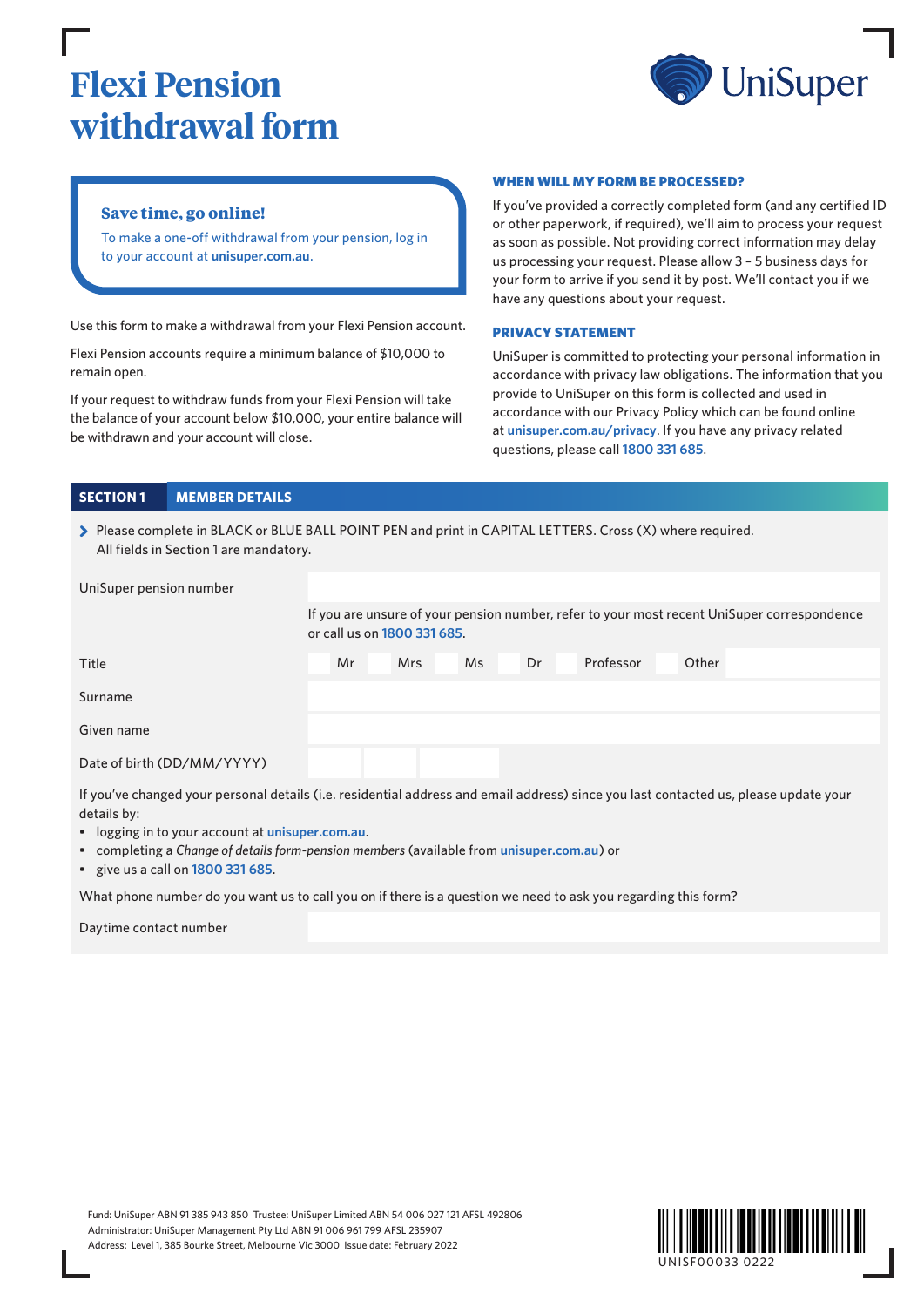## **SECTION 2 TRANSITION TO RETIREMENT**

Have you taken your Flexi Pension under transition to retirement rules?

No. Go to SECTION 3.

Yes. Select the option that best describes your current circumstances.

I'm still employed but wish to withdraw my unrestricted non-preserved benefits.\*

I've reached preservation age, have permanently retired from the workforce and never intend to become gainfully employed again on a full or part-time basis. I understand that UniSuper is unable to release my super if my circumstances don't meet this definition, and that they may need to verify my retirement with my most recent employer. I give my express consent for UniSuper to contact my most recent employer if required.

I'm aged between 60 and 65 and an arrangement under which I was gainfully employed has ceased on or after reaching age 60.\*\*

I'm age 65 or over.

\* If you've started working again after time out of the workforce, the super you've accrued since starting work again is 'preserved' and you can't withdraw it until you meet another condition of release.

\*\*If you've returned to gainful employment since the termination of an earlier employment arrangement, the benefit that has accrued since you recommenced employment is preserved and may not be withdrawn until you meet another condition of release.

#### **SECTION 3 WITHDRAWAL AMOUNT**

> The withdrawal amount will be paid to the same nominated financial institution account as your regular pension payments are made.

What amount would you like to withdraw? (minimum \$2,000)

**\$** 

This amount needs to be gross (before tax is deducted). Amounts requested below the minimum will be processed as \$2,000.

#### **SECTION 4 WITHDRAWAL DRAWDOWN METHOD**

If you want to choose which investment options your withdrawal is made from, select one of the following methods:

**Pro-rata** – Withdrawal comes from the investment options in proportion to the balance in each investment option at the time of withdrawal.

**Your choice** – Withdrawal comes from the investment options in an order nominated by you. (Please complete the section below.)

If you don't decide, then the withdrawal will be processed in the same way as your pension payments.

#### **Your choice**

Select the order of investment options you want your withdrawal paid from.

| Cash                             | Sustainable Balanced    | Australian Shares                         |
|----------------------------------|-------------------------|-------------------------------------------|
| Australian Bond                  | Growth                  | <b>International Shares</b>               |
| Conservative                     | High Growth             | <b>Global Environmental Opportunities</b> |
| <b>Conservative Balanced</b>     | Sustainable High Growth | Australian Equity Income                  |
| <b>Diversified Credit Income</b> | <b>Listed Property</b>  | Global Companies in Asia                  |
| <b>Balanced</b>                  |                         |                                           |

Once your selections have been exhausted or if your account is invested in more than one option and you don't choose how your lump sum withdrawal is paid, your withdrawal will be deducted from your investment options in the default drawdown order set out in the *Flexi Pension PDS*.